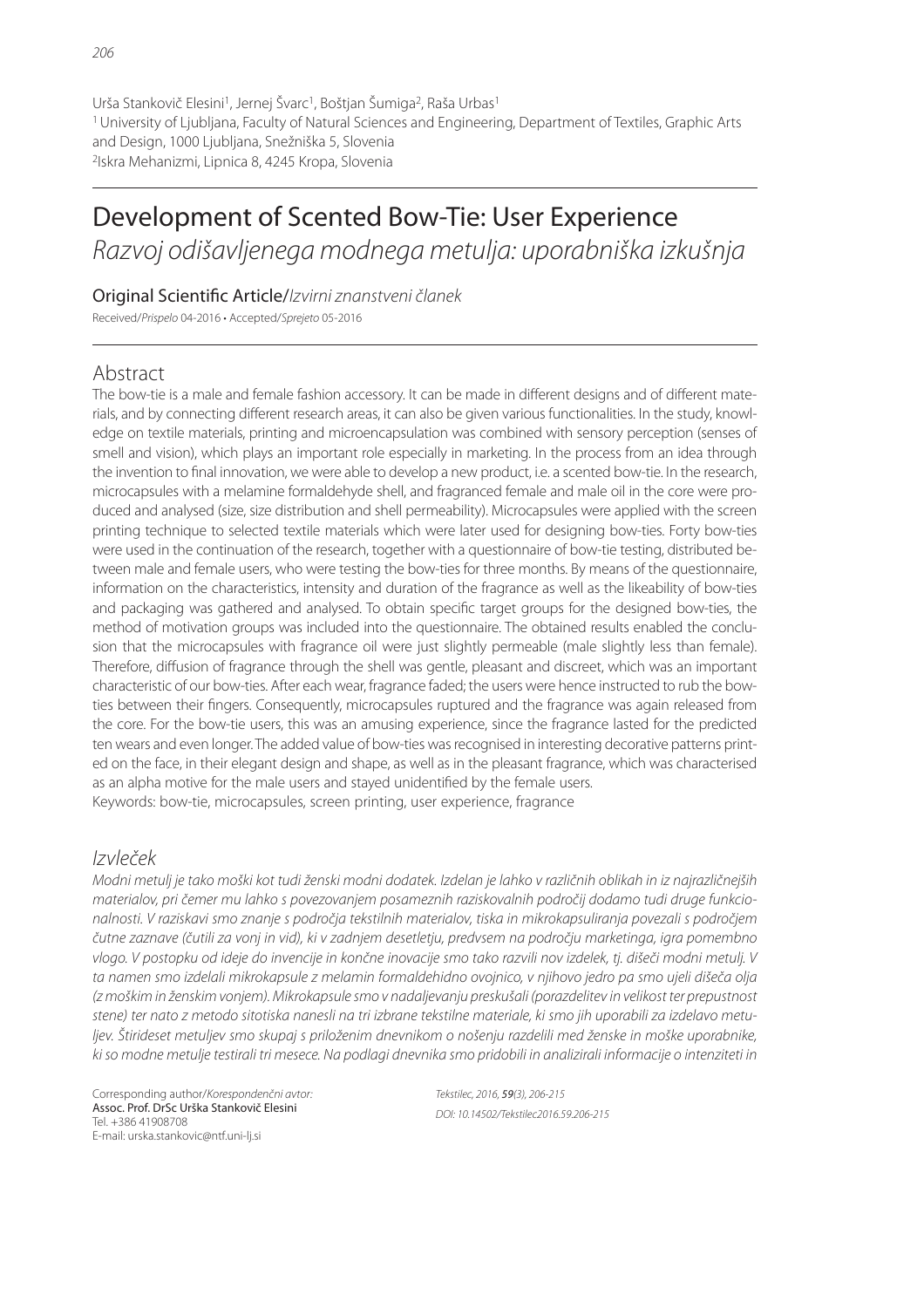*trajanju vonja, všečnosti modnih metuljev in embalaže. V dnevnik smo vključili tudi metodo motivacijskih skupin, s pomočjo katerih smo modne metulje na podlagi vonja lahko pripisali ustreznim ciljnim skupinam. Iz rezultatov testiranja mikrokapsul je bilo ugotovljeno, da so stene le-teh rahlo porozne (nekoliko bolj v primeru mikrokapsul z moškim dišečim oljem). Zaradi omenjenega je bilo prodiranje vonja skozi stene nežno, prijetno, predvsem pa diskretno, kar je pomembna lastnost izdelanega modnega metulja. Po vsakem nošenju je vonj nekoliko oslabel, zato so uporabniki, skladno z navodili, modne metulje rahlo podrgnili med prsti. Posledično je del mikrokapsul počil, olje se je sprostilo iz jedra, s tem pa tudi vonj. Za uporabnike je bila to prijetna izkušnja, saj se je na tak način vonj sproščal tekom predpisanih deset nošenj in celo več. Dodana vrednost modnega metulja je bila spoznana v njegovih*  zanimivih potiskih, elegantni obliki in prijetnem vonju, ki je bil v primeru moških modnih metuljev uvrščen v alfa *motivacijsko skupino, v primeru ženskega vonja pa je ostal nedoločen.*

*Ključne besede: modni metulj, mikrokapsule, sitotisk, uporabniška izkušnja, dišava*

# 1 Introduction

The bow-tie first appeared in the early 19th century, namely as a tie which can be tied in numerous ways. By the mid-1880s, it became a major fashion accessory in the men's wardrobe. In that time, two patents were registered, in which the bow-tie was named a "neckscarf"  $[1]$  and "necktie"  $[2]$ . In the past, the bow-tie went through numerous changes [3–6], and superseded all of its formal and traditional stereotypes. From the street style, to fashion shows and high fashion celebrities, the bow-tie was integrated into different styles and ways of wearing. The classic way of wearing a bow-tie has changed and gained new dimensions. For a long time, the bow-tie was only a male fashion accessory, however, when new subcultures appeared, even women started to wear them [7], e.g. celebrity actors Marlene Dietrich and Katharine Hepburn, who appeared in men's suits with bow-ties in a photo from the 1930s [8–10]. Today, bow-ties can be worn by both genders, at any occasion, at many subcultures, e.g. hipsters etc. They can be designed in the form of a differently sized butterfly, batwing, diamond point and rounded club [10, 11], and tied as a "self-tie", "pre-tied" or with a "clip" located on the bow-tie [10, 12]. Generally, they are made of textile materials (most commonly silk, cotton, polyester etc), although other materials have become popular as well but are still rarely used, e.g. wood, Plexiglas, plastics, metal etc.

The aim of our research was to design and upgrade a bow-tie with added value. At the beginning, requirements for such bow-ties were set up as follows: – bow-ties need to be designed from textile material;

 – they need to be created in conventional manner (folding the material into appropriate shape and later sewn);

- production costs of newly developed bow-ties should not exceed the classical production costs by more than 10%;
- and finally, the bow-tie should have a "personal note" the users could identify themselves with.

According to the requirements, several ideas were presented but we have focused only on one, i.e. the scented bow-tie. Scented bow-ties can easily be personalised with specific fragrance and aesthetic appearance. Keeping that in mind, we started exploring the possibility of its creation by setting the main process activities:

- 1. scented bow-tie should be designed from the textile material on which fragrance oil will be applied;
- 2. due to fragrance oils quickly losing their scent, the microencapsulation process should be introduced into the research with which fragranced male (in the continuation MC-MF) and female (in the continuation MC-FF) oils should be entrapped inside the core and thus protected against premature evaporation;
- 3. microcapsules should have a melamine formaldehyde shell, which is slightly permeable and ruptures under shear forces;
- 4. microcapsules should be applied to textile materials with the conventional screen printing procedure;
- 5. bow-tie should be designed with a classical process from selected material;
- 6. according to the planned process of bow-tie design, its production costs will slightly increase (depending on the market price of microcapsules and costs of added printing phase).

In accordance with the predicted process activities, the development and designing of scented bow-ties started.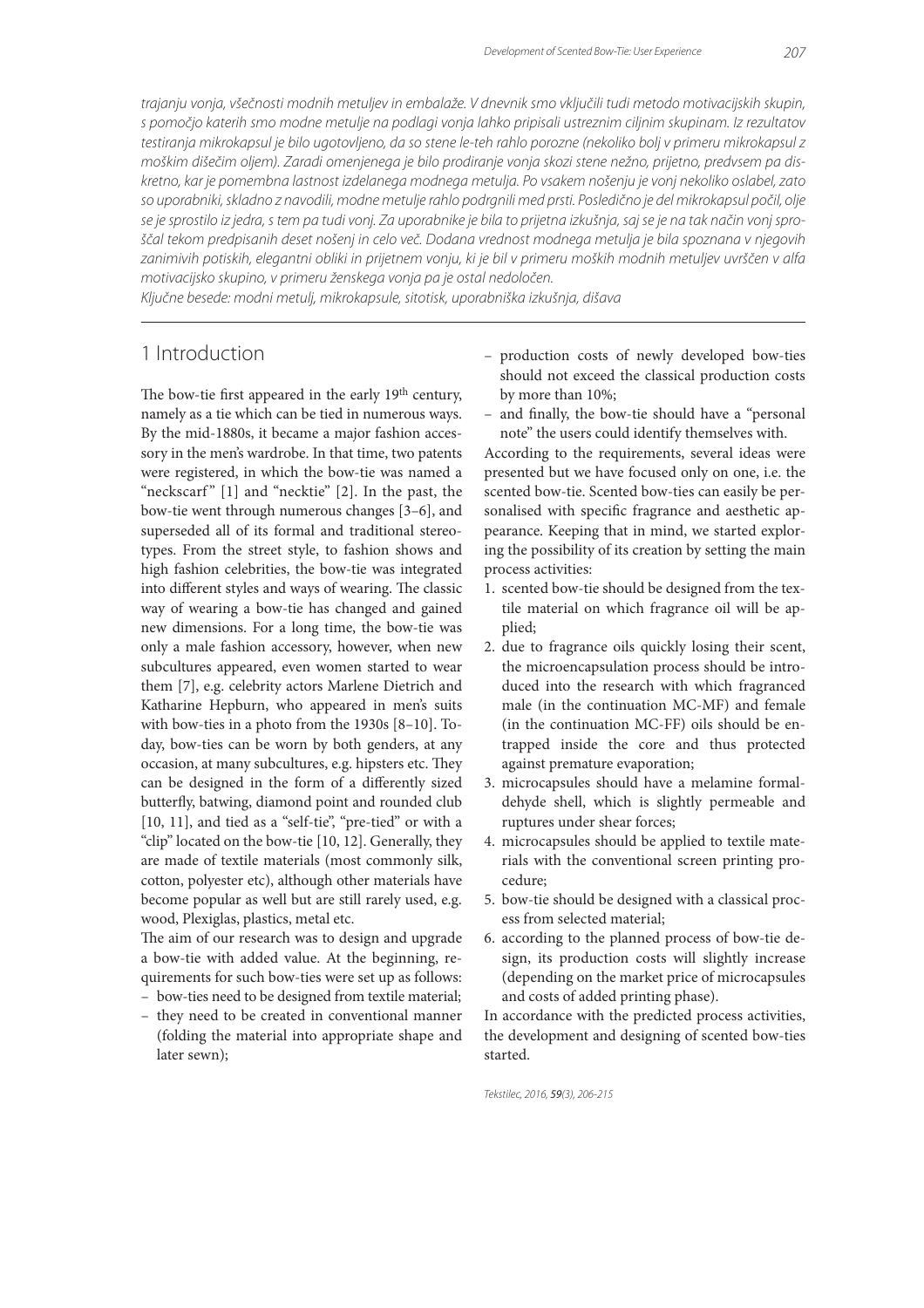# 2 Materials and methods

Microcapsules with a melamine formaldehyde shell and fragrance oil in the core were produced, analysed and applied to a selected textile material from which bow-ties were designed and tested by the participants in the research. The materials and methods are described in the continuation.

#### *2.1 Materials*

Microcapsules with a melamine formaldehyde shell and single core, in which fragrance oil was entrapped, were synthetized by modified in situ polymerisation through the following stages: 1) preparation of an aqueous solution of modifying agent; 2) emulsification of core material; 3) addition of partly methylated trimethylolmelamine (Melamin, Slovenia) amino-aldehyde prepolymer for shell formation; 4) induction of polycondensation reaction; 5) polycondensation process (for about 1 hour) – formation of microcapsules; 6) termination of polycondensation; 7) removal of the released formaldehyde by adding ammonia scavenger; and 8) cooling to the room temperature. The final form of microcapsules was suspension. Microcapsules consisted of approximately 80–85% core material, while the rest belonged to the shell. For the core material, two commercial male and female fragrance oils were used (Tovarna Organika, Slovenia). The male fragrance oil consisted of a mixture of soft bergamot oil on the basis of ambergris, orange blossom, vanilla, sandalwood and sweet musk. The female fragrance oil was an aquatic floral substance that opens with top notes of lotus, freesia and cyclamen. The hart of the female fragrance oil was composed of the elements of peonies, lilies and carnations.

For the bow-tie design, three types of textile materials were used, i.e. soft 100% polyester satin fabric with glossy surface (thread density: weft 33  $cm^{-1}$ , warp 42 cm<sup>-1</sup>), adhesive nonwoven interlining (73% viscose, 27% polyester) and light-weighted taffeta weaved cotton batiste fabric (thread density: weft 37 cm<sup>-1</sup>, warp 45 cm<sup>-1</sup>) as the carrier of microcapsules.

Bow-tie design: Satin was reinforced with an adhesive nonwoven interlining and later cut into rectangular  $25.5 \times 14.5$  cm shapes. On the front side of each rectangle, decorative patterns were printed. Microcapsules in 20% mass conc. (according to previous testing) were mixed with printing ink (Elastil Comprente, Minerva, Italy) and applied with screen printing to the surface of batiste material. The screen printing technique was performed manually. The screen was made of an aluminium frame and PET mesh with the thread density of 43 cm<sup>-1</sup>, monofilament diameter 80 μm, thread angle 0° and load tension 15 N. All prints were made with two passages of the squeegee, air-dried and cured by ironing at 150 °C temperature. The batiste material with microcapsules was lodged to the inner side of the composed satin-interlined material composition. The long sided edges of rectangles were folded backwards, up to the middle; furthermore, the same was performed with short sided edges, giving us a smaller rectangle, which was sewed and folded into the final design of the bow-tie (Figure 1).



Figure 1: Bow-tie final design

Bow-ties were stored in specially designed paperboard boxes (Figure 2), the purpose of which was not only to protect the product against external influences (dust, dirt etc), but also to retain the fragrance inside the box. The box was constructed in EngViewSystems (EngView Systems Sofia JSC, Bulgaria), cut out on a cutter plotter Pirina 700 (Pirina Technologies, Bulgaria) and creased with head pressure 0.50 MPa.



Figure 2: Packaging final design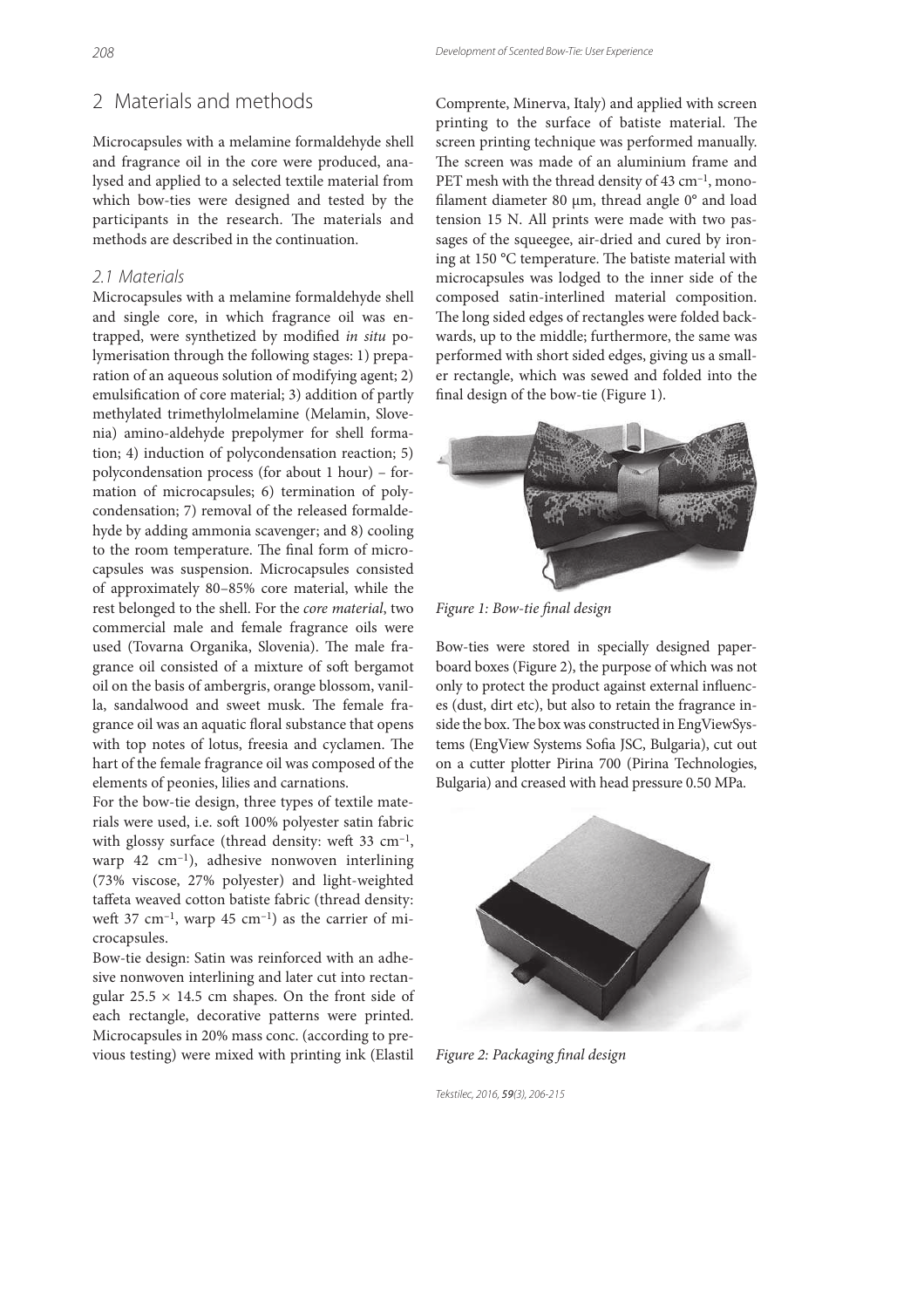#### *2.2 Methods*

The morphological properties of microcapsules (MC-MF and MC-FF) and printed materials were observed with a scanning electron microscope (SEM, JSM 6060 LV, Jeol). The samples were fixed on the SEM specimen stub and covered with an ultra-thin coating of gold (with high vacuum evaporation).

The size of microcapsules was determined from the SEM images with the use of ImageJ software and size distribution curves were drawn from the results of size measurements.

The release behaviour of microcapsules was tested according to Hwang et al  $[13]$ . The aqueous suspension of microcapsules was added into an aluminium cup ( $5 \times 7$  cm in size); the sample was then placed into a drying oven at 25 °C for 5 days. Each day at the same time, the samples were weighted and placed back into the oven. Each time, mass loss was calculated according to the following Equation (1):

mass loss 
$$
[%]
$$
 =  $\frac{A_0 - A_n}{A_0} \cdot 100$  (1),

where  $A_0$  presents the weight (g) of the microcapsule suspension before the release test and  $A_n$ presents the weight (g) of microcapsules after  $n$  days of release test ( $n = 1-5$ ). The fist calculated mass loss after 1 day corresponded to water evaporation and the residual material corresponded to dry mass/ share of microcapsules in the suspension. Further drying in the following four days corresponded to the weight loss caused by the porosity of shell.

On textile materials, the following parameters were determined: mass per unit area according to EN 12127 [14], thickness according to ISO 5084 [15] and crease recovery angle according to ISO 2313 [16]. The mean value of the recovery angle was calculated from the mean values of measurements in warp and weft directions as follows (Equation 2):

$$
crease recovery angle [°] = \frac{\alpha_{5(warp)} + \alpha_{5(wef)}}{2}
$$
 (2),

where  $\alpha_{5(warp)}$  and  $\alpha_{5(wetr)}$  present the mean values of the crease recovery angles obtained in warp and weft directions, respectively.

The bow-tie testing was performed with a subjective user experience wear test by 15 male and 16 female differently aged participants. They wore bow-ties at different occasions (e.g. concerts, parties, every day at work etc) from November 2015 to January 2016, meaning that the surrounding factors (open/close area, with less or more different surrounding smells) could have influence on the results. The test was performed as follows: the packaging with a bow-tie and wear instructions was given to each participant, who had to wear the bow-tie for at least 10 times. During the wear test, they had to fill in a questionnaire relating to the bow-tie and the packaging properties, the characteristics as well as the duration and intensity of the released fragrance.

Within this test, the participants evaluated the fragrance also according to the motivation groups which are commonly used by companies for identifying target customer groups according to their tastes, life views, interests and opinions. For this purpose, 20 motivation images, representing four basic motivational groups, were used (Figure 3): alpha group is motivated on the basis of their status in society, status symbols, self-esteem, prestige, luxury etc; discovery (adventure) group is motivated by challenges, discovering new things, exploring, sport, adventure and other experiences; security group represents the type of people for which the most important value is security, home, family, stability and predictability; social group highlights features such as companionship, society, entertainment, leisure, spontaneity and humour. Among 20 pictures, representing four different motivation groups, participants had to choose 5 of them. The results were then analysed in Microsoft Excel.

Alpha group



Discovery group

Security group

Social group



Figure 3: Representative images of motivation groups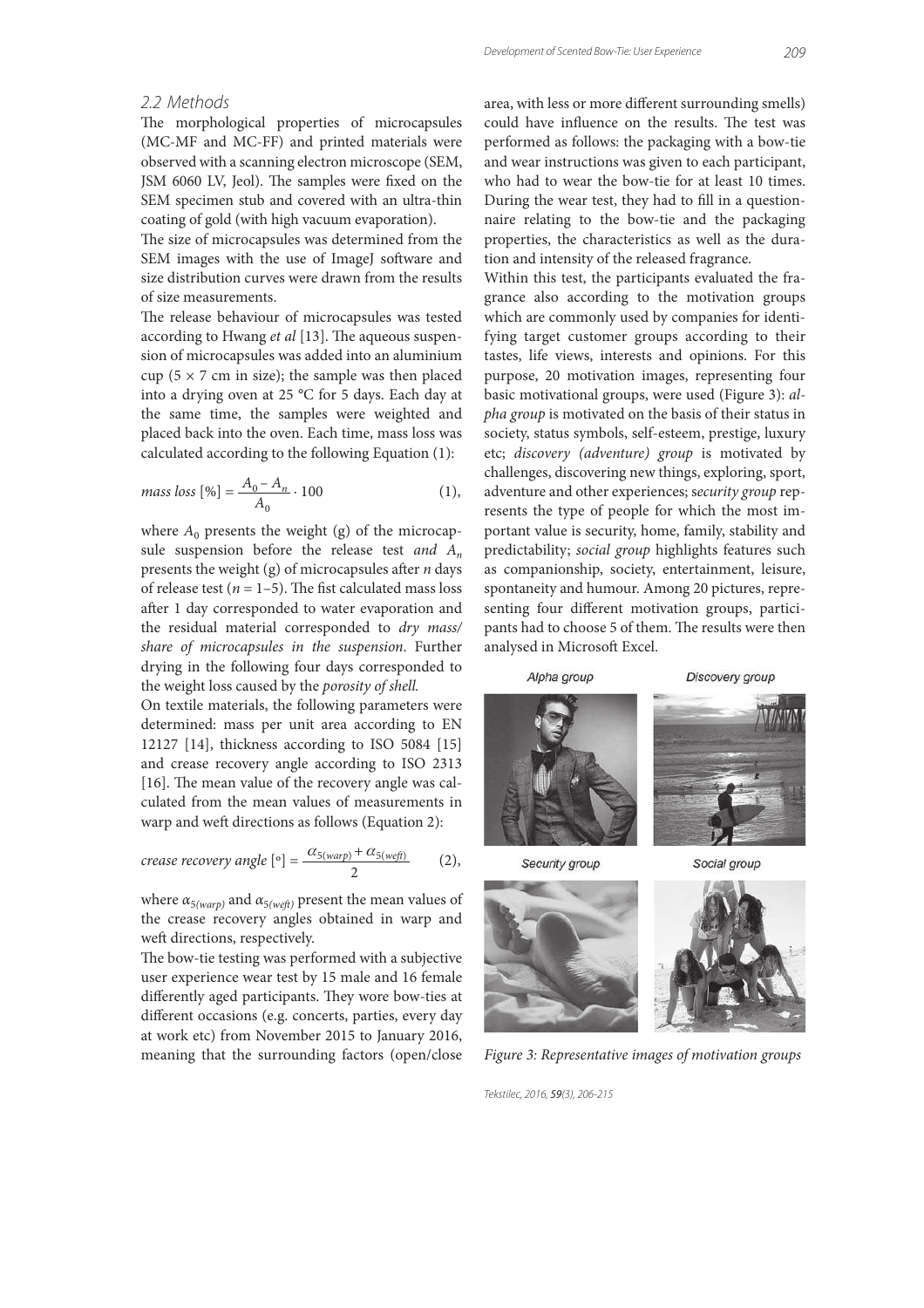The results of the wear test were analysed and are presented in the continuation as: 1) evaluation of bow-ties, packaging and fragrance before wear test, 2) evaluation of presence, intensity and fading of fragrance during test, and 3) evaluation of bow-ties fragrance and appearance/damages after the test.

## 3 Results and discussion

#### *3.1 Properties of microcapsules*

SEM analyses showed (Figure 4) that both types of microcapsules (MC-MF and MC-FF) were undamaged and spherical. The size distribution curve of the MC-MF microcapsules was bimodal, with two distinctive size ranges: from 3 μm to 15 μm, in which 14.2% of MC-MF microcapsules were presented, and from 15 μm to 36 μm with 83.1% of microcapsules. The remained 2.8% of the MC-MF microcapsules were larger than 36 μm and their average size was 23.5 μm ( $\sigma$  = 8.42 μm). MC-FF microcapsules were smaller, on average 15.5 μm in size (σ = 5.10 μm), while the size distribution curve was just slightly bimodal, with two ranges of sizes, i.e. 24% of MC-FF microcapsules was in the range from 2.8 μm to 12.0 μm, while 74.4% of microcapsules was presented in the second range from 12 μm to  $26.4 \,\mu m$ . The remained 1.6% belonged to the microcapsules larger than 26.4 μm.

The size of microcapsules is one of the factors, which influences the release properties: when microcapsules are small (below 10 μm [17]), they cannot be easily broken (especially under shear forces) and thus the yield of the released fragrance is limited. In contrast, when microcapsules are large (more than 30–40 μm [17]), they can easily be ruptured, the release of the core material is instant and the smell of the sample is ephemeral. According to Bône et al [17], the microcapsules with sizes between 10–40 μm are the best compromise.

The release behaviour/shell porosity of microcapsules after 5 days at 25  $^{\circ}$ C is presented in Figure 5. After the first day, the decrease in the microcapsule suspension weight corresponded to water evaporation, while the residue corresponded to the dry mass/share of microcapsules in the aqueous suspension which was 53.6%/50.3% for MC-MF/MC-FF. In the following four days, the decrease in microcapsule suspension weight corresponded to the diffusion of fragrance oil through the microcapsule shell. The diffusion was 0.11% for MC-MF and  $0.23\%$  for MC-FF, respectively. The low percentage of the release of core materials at lower temperature implies that the microcapsule shells are fairly nonporous and that the fragrance will be released by the destruction (i.e. rupture) of the shell rather than by the diffusion through the shell at room temperature.



Figure 4: Images of MC-MF (left, above) and MC-FF (left, below), and their size distribution (right) (SEM;  $500\times$  magnification)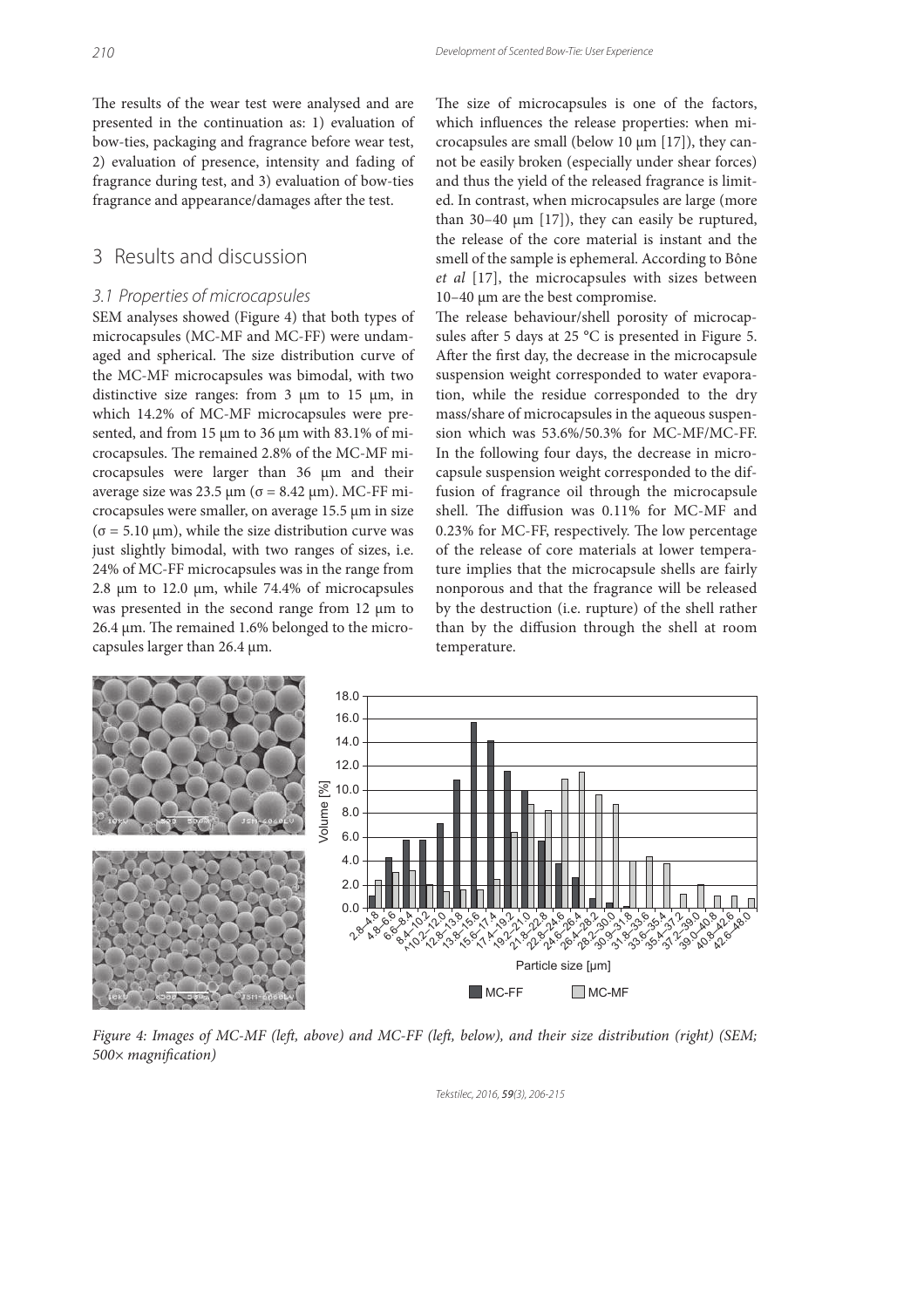

Figure 5: Proportion of released core material through microcapsule shells after 5 days at 25  $^{\circ}$ C for MC-MF and MC-FF

#### *3.2 Properties of non-printed and printed material*

The properties of bow-tie materials are shown in Table 1. The results showed that satin material became stiffer when interlining was adhered to its inner side; nevertheless, a soft folding of the material into a bow-tie was still possible. Microcapsules were printed onto the batiste material (Figure 6), which was lodged to the inner side of satin-interlined composition. After the printing, the batiste material became stiffer and more sensitive to creasing (higher crease recovery angle in Table 1). Since this material was integrated inside the bow-tie, creasing was not an intrusive factor, influencing the required soft folding of the material during the bow-tie designing.

#### *3.3 User experience analysis*

Before the wear test, the participants evaluated the material, the construction, the appearance and the first impression of bow-ties (Figure 7) and the packaging (Figure 8).

As it can be seen from Figure 7, the participants' first impression of bow-ties was positive. They were mostly impressed by the idea of integrated fragrance and they commented the whole concept. The material the bow-ties were made of was marked as pleasant to touch, soft and non-irritating to the skin. Ad-



Figure 6: Surface of non-printed (a) and printed (b) batiste with microcapsules (SEM; 100× magnification)

| Table 1: Properties of non-printed and printed textile materials with MC-MF and MC-FF microcapsules |  |  |  |  |  |  |  |  |  |  |
|-----------------------------------------------------------------------------------------------------|--|--|--|--|--|--|--|--|--|--|
|-----------------------------------------------------------------------------------------------------|--|--|--|--|--|--|--|--|--|--|

| Material                          | <b>Thickness</b><br>[mm] | Mass per unit area<br>$[g/m^2]$ | Crease recovery angle<br>[o] |
|-----------------------------------|--------------------------|---------------------------------|------------------------------|
| Non-printed satin                 | 0.269                    | 143.17                          | 177.6                        |
| Non-printed satin $+$ interlining | 0.468                    | 170.00                          | 161.9                        |
| Non-printed batiste               | 0.144                    | 58.80                           | 42.1                         |
| Printed batiste with:             |                          |                                 |                              |
| $MC-MF$                           | 0.212                    | 121.58                          | 64.3                         |
| $MC$ - $FF$                       | 0.205                    | 118.00                          | 56.9                         |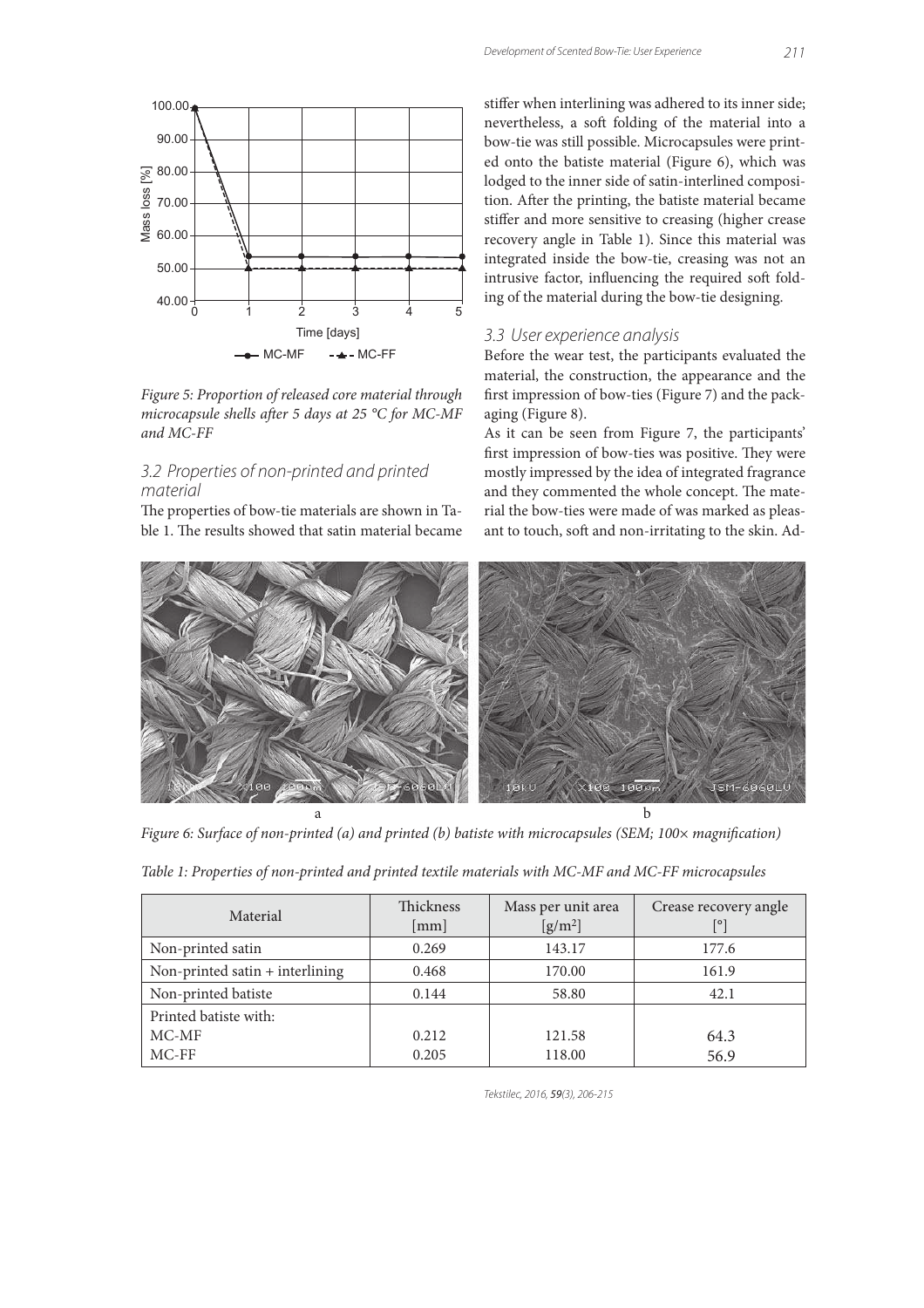ditionally, the appearance of bow-ties was rated as very attractive, mainly due to different colours of the used material and printed patterns. The appearance of bow-ties was also recognised as elegant (especially black bow-ties), and (in the case of the bowties printed with MC-FF) suitable for gala events and also for casual occasions. The participants also remarked upon the design of individual bow-ties, where they commented the appearance of seams.



Figure 7: Evaluation of bow-ties before testing



Figure 8: Evaluation of packaging

The participants' responses on the packaging are presented in Figure 8. Their first impression was that the paperboard box is stylish, likable and that it is of appropriate colour. Most of the users (80.6%) commented the functionality. The participants were impressed by the appearance of the box, in particular with a pull-out drawer and its textile strap holder. Although the packaging was made of paperboard, several participants (16.7%) suggested that it could be made of thicker, higher grammage material. For some participants (21.9%), the size of the box was too big (e.g. in the case of travelling). A quarter of participants (25.8%) also criticised the construction of the packaging, which was in some cases not precise enough.

With the selection of five out of twenty representative images of motivation groups, the participants classified male and female bow-ties into different motivation groups (Figure 9). The obtained results were compared with the recommended market price of fragranced bow-ties, which was given by the participants at the end of the test (Figure 10).



Figure 9: Motivation group classification of fragranced male and female bow-ties



Figure 10: Recommended market price of fragranced male and female bow-ties

Male participants attributed their fragrance bowties (MC-MF) to the alpha group, which is mainly motivated by the status in the society. Since bowties already present a status symbol, the added fragrance expectedly raised their market price to the average 34.4 EUR per piece (Figure 10; regular market price for an ordinary bow-tie is approximately 20 to 30 EUR). In contrast, female participants did not allocate their bow-ties (MC-FF) to a specific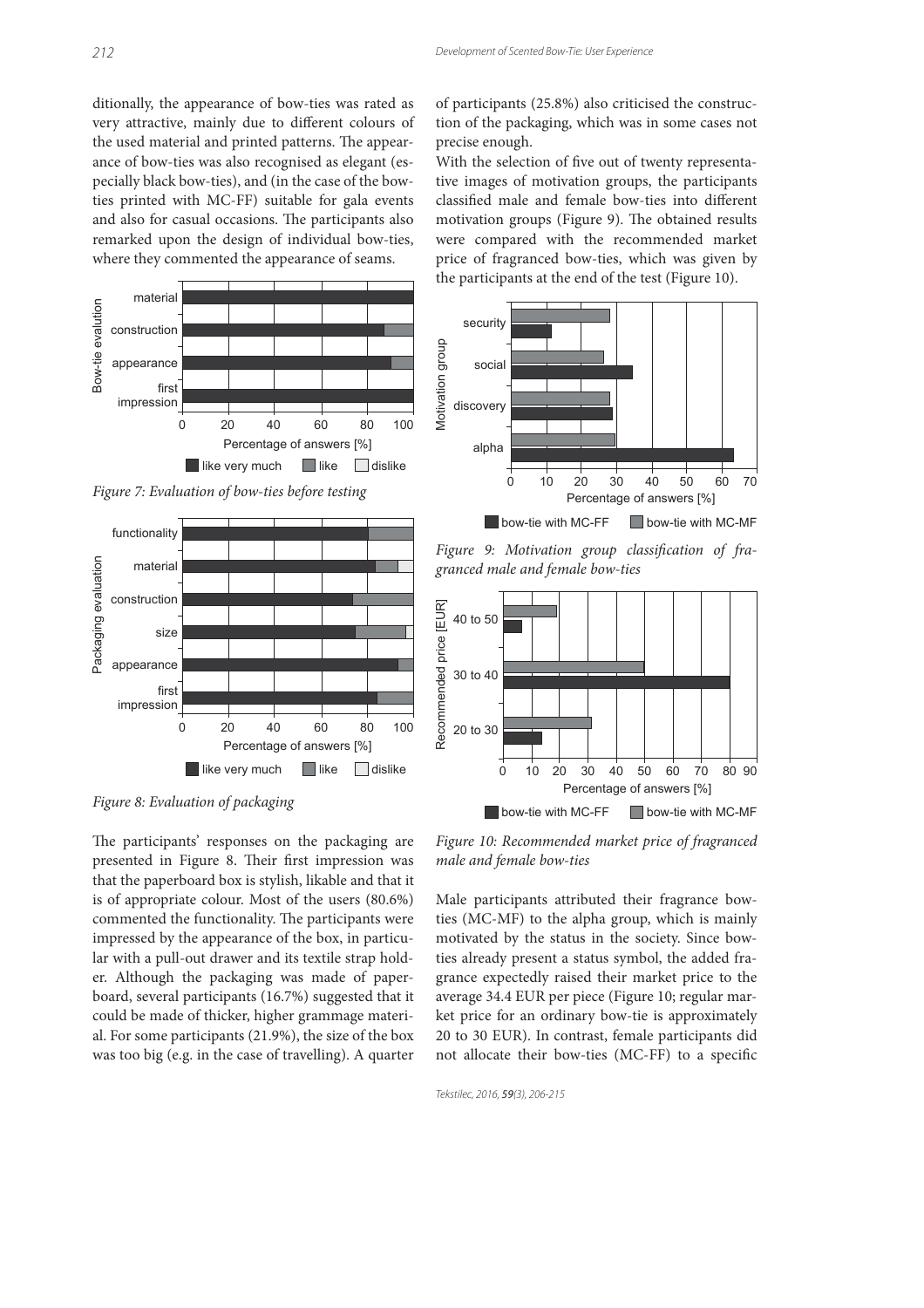motivation group, but they equally distributed them into all four groups (Figure 9). Such a classification was possibly a result of the fact that firstly the female fragrance oil (MC-FF) was more "universal", and therefore suitable for all four motivation groups (this statement was also confirmed by female participants after the test) and secondly, that females generally rarely wear bow-ties, due to which this test represented a new, unfamiliar experience to them. The female fragranced bow-tie (MC-FF) was assigned with a slightly lower market value than the male's, i.e. 33.8 EUR per piece (Figure 10), proving that the addition of the fragrance contributes to the added value of bow-ties.

Before each wear, the participants took the bow-ties out of the packaging and described the presence and intensity of the fragrance. As it can be seen from Figure 11, before each wear the female fragrance (MC-FF) was slightly less sensed as the male fragrance (MC-MF); nevertheless, in both cases, most of the users (90.9%) sensed the fragrance as very gentle.



Figure 11: Sensing fragrance of bow-ties with MC-MF (above) and  $MC$ -FF (below) after they were taken out of the packaging

**During the wear**, the fragrance was again experienced by the users as gentle, pleasant and not annoying. As it can be seen in Figure 12, the percentage of users sensing the fragrance during the wear decreased after each wear, which implies that the bow-ties were slowly losing their fragrance (fading).



Figure 12: Sensing fragrance of bow-ties with MC-MF (above) and MC-FF (below) during wear

The results showed (Figure 12) that the fragrance was just slightly less sensed for the bow-ties with MC-MF compared to the bow-ties with MC-FF. The participants also noticed that the fragrance faded during each wear (Figure 13).

The fading was more intense in the case of bow-ties with MC-FF (Figure 13). Microcapsules MC-MF were larger and their rupturing was easier compared to smaller MC-FF microcapsules. The release of the male fragrance oil was thus possibly more efficient, yet it would probably last for a shorter period of time. In contrast, the microcapsules with female oil were smaller, more resistant to mechanical forces, hence the fragrance was released slowly in smaller quantities and for a longer period of time.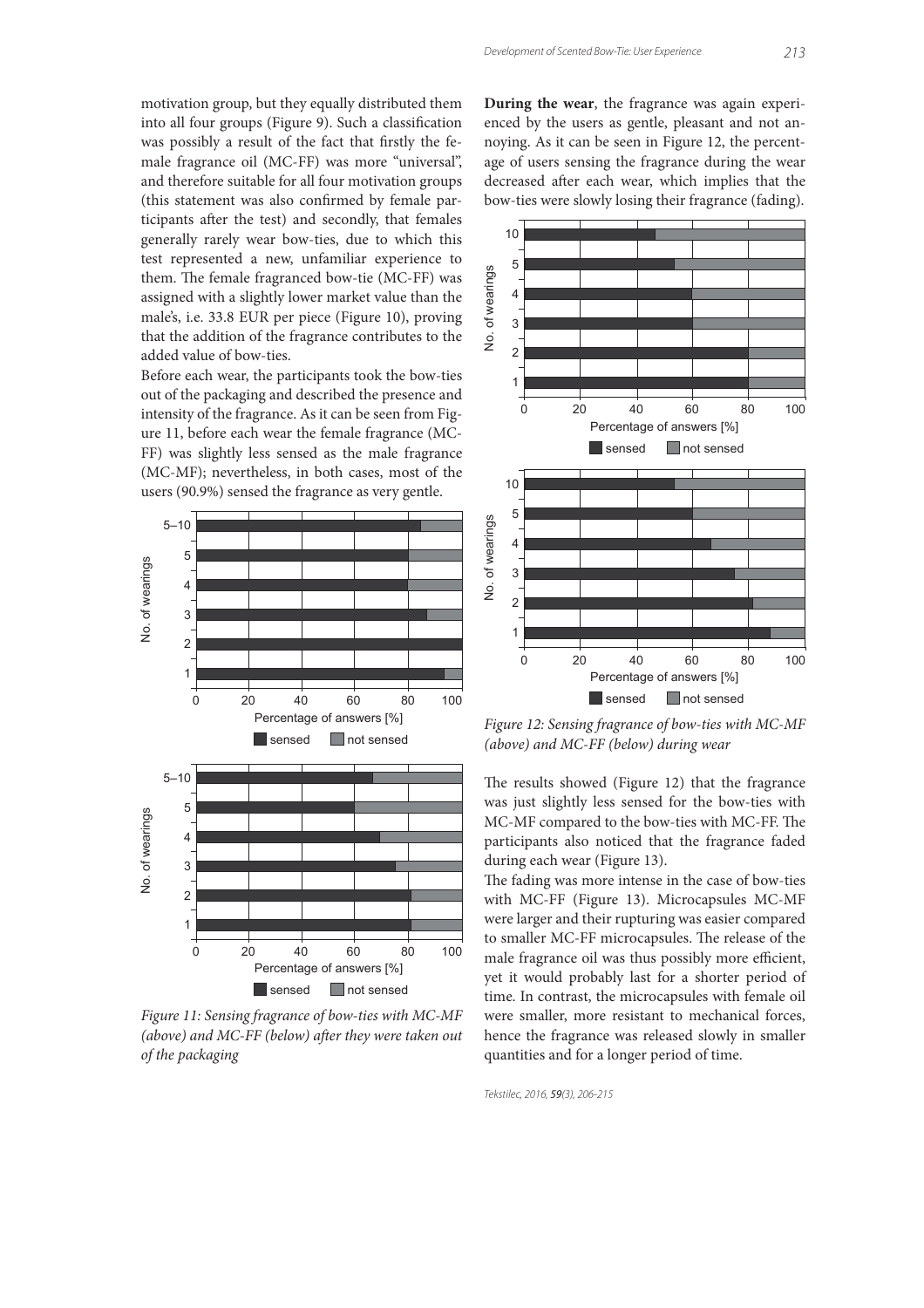

Figure 13: Fading fragrance of bow-ties with MC-MF (above) and MC-FF (below) during wear

During each wear, the participants were asked to rub their bow-tie between fingers if the fragrance was not sensed. By rubbing, the microcapsules with fragrance oil ruptured and the fragrance was released from the core. In Figure 14, the presence of the fragrance immediately and 10 minutes after the rupture of the microcapsules before the tenth test is shown.



Figure 14: Sensing released fragrance immediately and 10 minutes after rupture of microcapsules before tenth wear

As it can be seen from Figure 14, the participants sensed the released fragrance immediately after the rupture of microcapsules as well as after 10 minutes. The fragrance was in both cases gentle.

After the test, the bow-ties were collected, examined and again evaluated. Most (83.9%) bow-ties still released a gentle and discreet fragrance, which became more pronounced when the bow-ties were rubbed between fingers. The analysis showed that the prints were undamaged, although participants rubbed bow-ties quite often, especially since they found this function very amusing. All users (100%) liked the idea of scented bow-ties and as it was already mentioned, they were prepared to pay for them a slightly higher price. According to their responses, they would like to wear the bow-ties also with some other fragrances (93.5%) and they would like to give them away as a gift  $(96.8\%)$ .

### 4 Conclusion

From the results of MC-MF and MC-FF microcapsule testing, it was concluded that:

- shell of microcapsules was only slightly porous, but just enough to gently release during the wear the fragrance of oil from the core;
- fragrance faded during wear; however, the rupturing of the shell by rubbing the bow-tie between fingers, enabled a prolonged release of the fragrance;
- discrete fragrance of bow-ties was pleasant for the participants; if the fragrance had been too strong, it would have been annoying for the participants;
- male participants allocated MC-MF fragrance of bow-ties to the alpha group, while the female MC-FF fragrance oil was more "universal" and consequently suitable for all four motivation groups.

The aim of the research was to develop/upgrade a bow-tie with added value. The main idea was to design a bow-tie with a "personal note", which was in the research achieved by adding a fragrance, aesthetic appearance and decorative prints. Scented bow-ties were designed with a classical production process with only slightly higher costs.